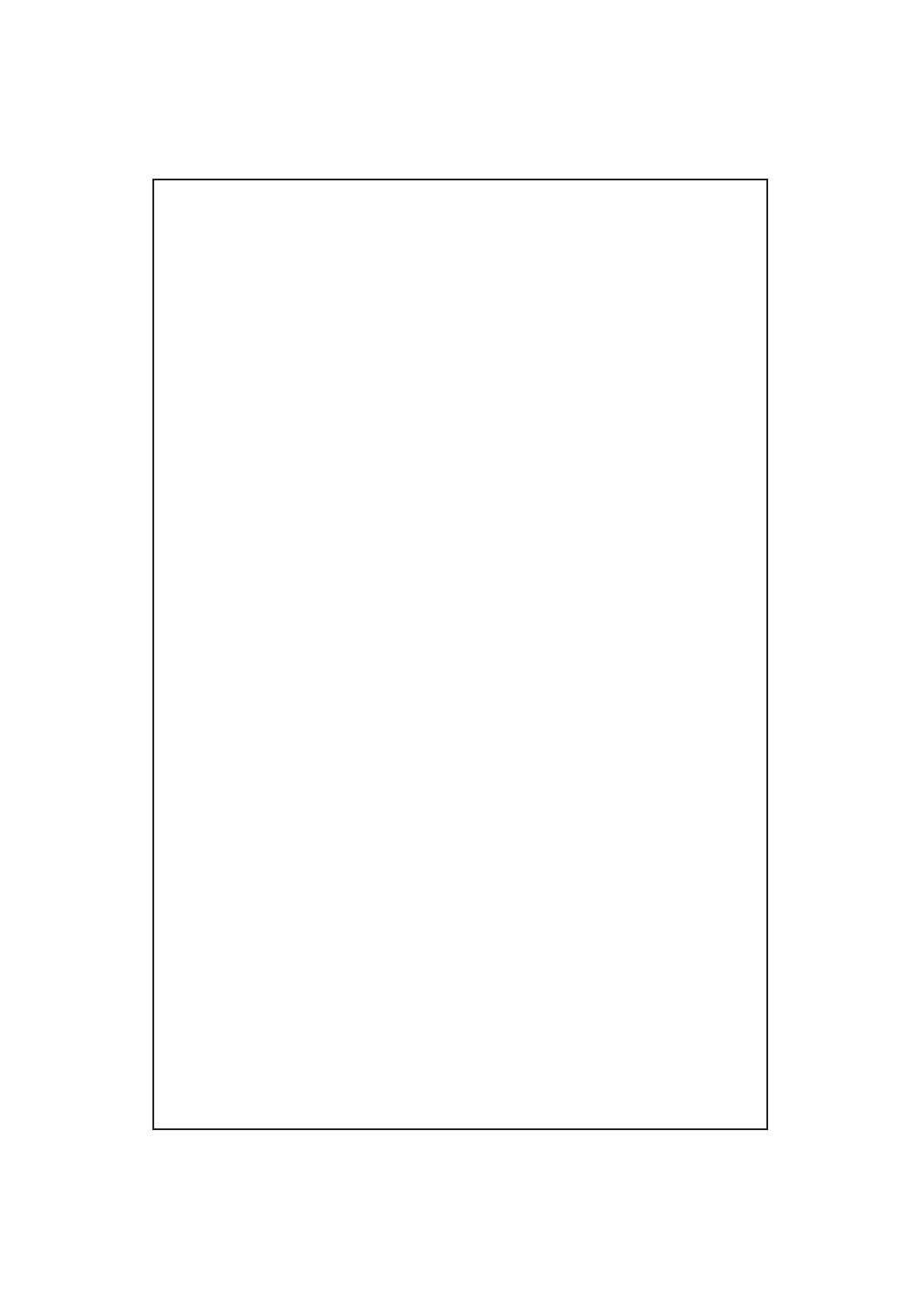

# IN THE NAME OF ALLAH THE BENEFICENT, THE MERCIFUL

# CONTENTS

| Vision / Mission & Company Information1 |  |
|-----------------------------------------|--|
|                                         |  |
|                                         |  |
|                                         |  |
| Statement of Comprehensive Income5      |  |
|                                         |  |
|                                         |  |
|                                         |  |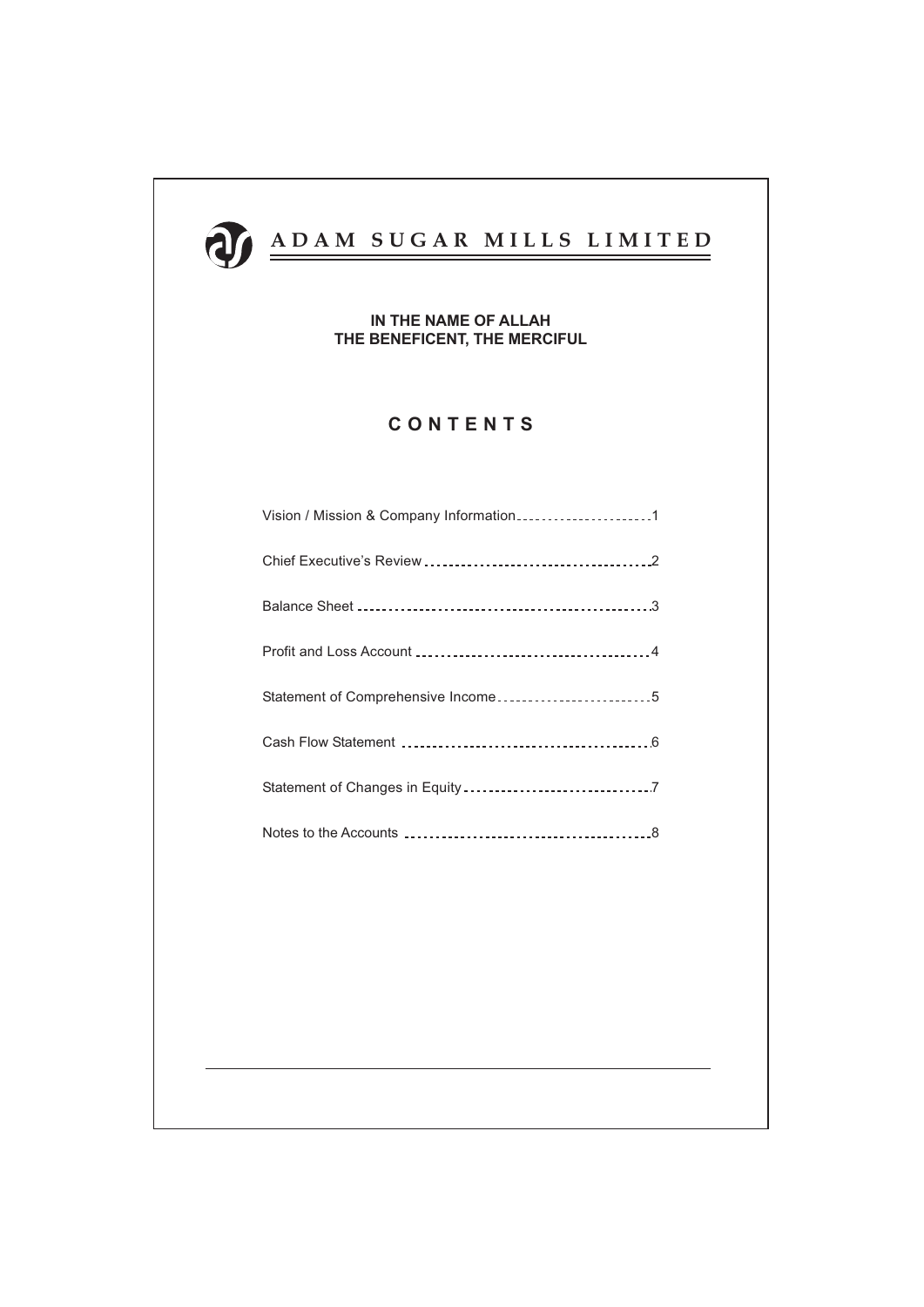

# **VISION**

To be the leader in sugar industry by building the companys' image through quality improvement, competitive prices and meeting social obligations.

# **MISSION**

- To endeavour to be the market leader by offering high quality sugar to our customers at competitive prices.
- ٠ To continue improving operating performance and profitability thereby ensuring growth for the Company while serving best interest of shareholders.

# **COMPANY INFORMATION**

### **BOARD OF DIRECTORS**

 $\blacksquare$ 

### **AUDIT COMMITTEE**

CHAIRMAN **MEMBER MEMBER** 

### HUMAN RESOURCE AND REMUNERATION **COMMITEE**

**DIRECTOR FINANCE/ CORPORATE SECRETARY REGISTERED OFFICE** 

**FACTORY** 

**STATUTORY AUDITORS** 

**SHARF REGISTRARS** 

MR GHUI AM AHMED ADAM MR. SYED NAZAR HOHAMMAD SHAH MR. JAWAID AHMED LT. COL. (RTD) MUHAMMAD MUJTABA MR. JUNAID G. ADAM MR. OMAR G. ADAM MR. MUSTAFA G. ADAM

MR. JUNAID G. ADAM MR. MUSTAFA G. ADAM MR JAWAID AHMED

MR. JUNAID G. ADAM MR. OMAR G. ADAM LT. COL (RTD) MUHAMMAD MUJTABA

MR. QAMAR RAFI KHAN **Chartered Accountant** 

HAJI ADAM CHAMBERS. ALTAF HUSSAIN ROAD, NEW CHALLI, KARACHI-2 TEL NO. 32417812-16 & 32401139-43 FAX NO. 32427560 / 32417907 WEBSITE: www. Adam.com.pk. / adamsugar.htm

CHAK NO. 4, FORDWAH, CHISHTIAN District Bahawalnagar

**HAROON ZAKARIA & COMPANY** CHARTERED ACCOUNTANTS

**C & K MANAGEMENT ASSOCIATES** (PVT) LTD 4TH FLOOR, 404 TRADE TOWER, ABDULLAH HAROON ROAD, KARACHI. TEL NO. 35685930 FAX NO 35687839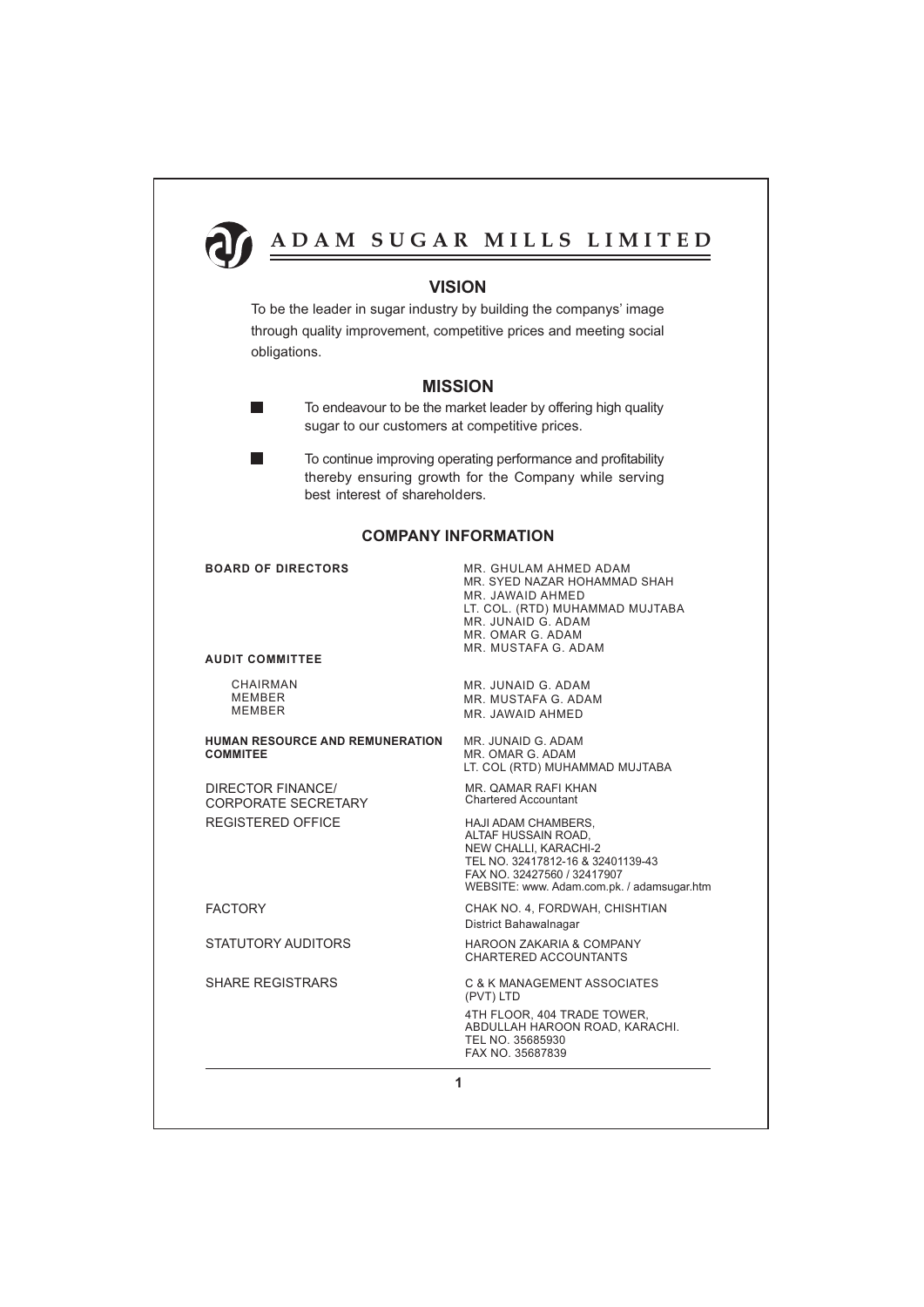

# **IN THE NAME OF ALLAH** THE BENEFICENT, THE MERCIFUL

# **CHIEF EXECUTIVE 'S REVIEW**

On behalf of the Board of Directors, I am pleased to present to you the unaudited accounts of the Company for the nine months ended 30 June, 2013.

The mills crushed 506,091 tons of sugarcane at an average recovery of 10.01% and produced 50,650 of sugar as compared to 523,588 tons of sugarcane at an average recovery of 9.84% and production of 51,530 tons of sugar in the previous period.

Although the Government raised the sugarcane price from Rs. 150/- per 40 KG to Rs. 170/- per 40 KG, the company managed to earn satisfactory profit.

The directors are pleased to placed on record their appreciation for the devoted and dedicated services of the officers, staff and workers of the company.

Karachi: 25, July 2013

MED ADAM) CHIEF EXECTTUIVE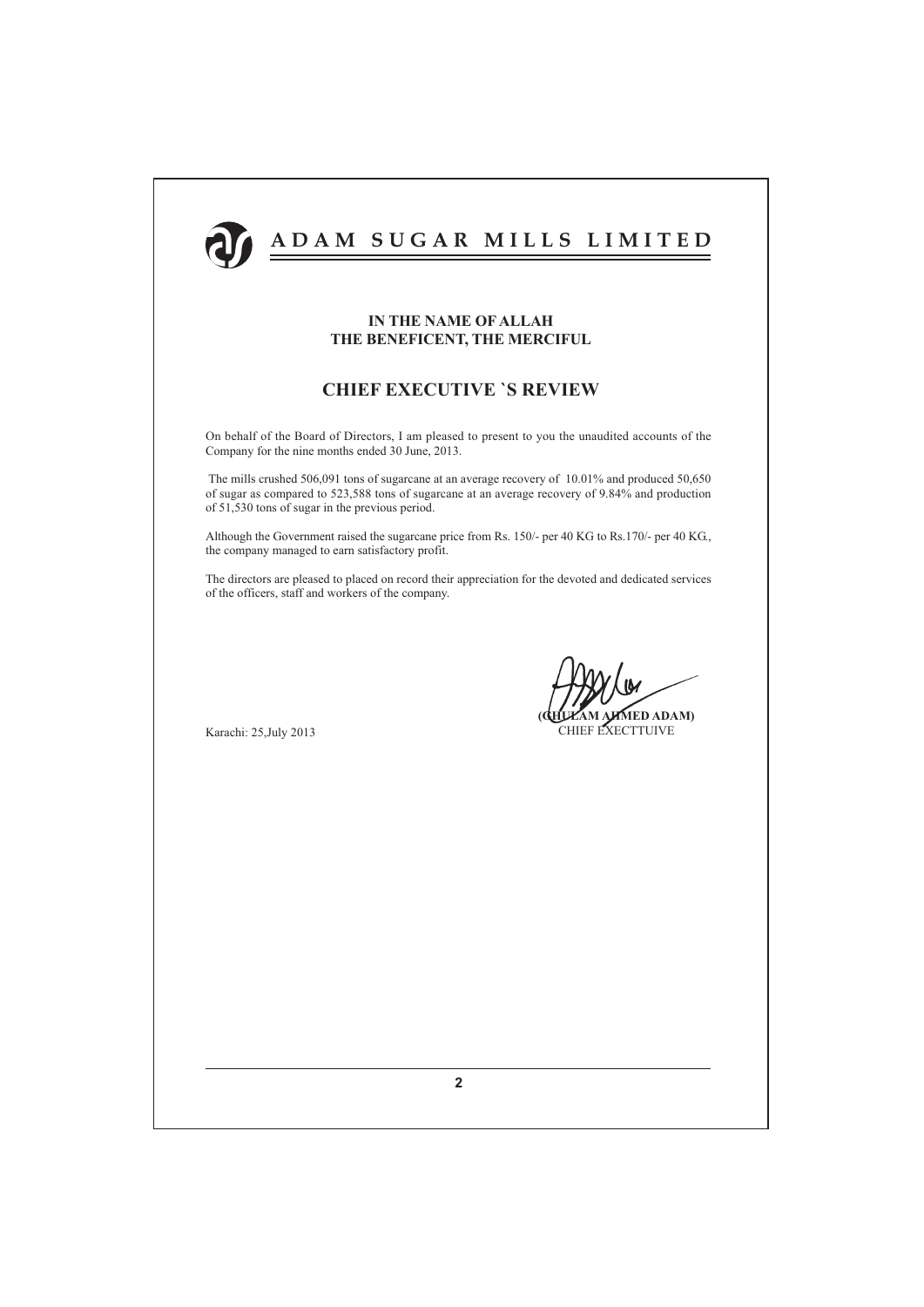

## **CONDENSED INTERIM BALANCE SHEET (UNAUDITED) AS AT JUNE 30, 2013**

|                                                                |                | June 30<br>2013            | September 30,<br>2012        |
|----------------------------------------------------------------|----------------|----------------------------|------------------------------|
|                                                                |                | (Unaudited)                | (Audited)                    |
| <b>ASSETS</b>                                                  | <b>Note</b>    | <b>Rupees</b>              | Rupees                       |
| <b>Non-Current Assets</b>                                      |                |                            |                              |
| Property, plant and equipment                                  | 5              | 1,412,049,155              | 1,163,459,026                |
| Long term deposits                                             |                | 40,000                     | 40,000                       |
| Intangible assets                                              | 6              | 410,953                    | 669,184                      |
| <b>Current Assets</b>                                          |                |                            |                              |
| Biological assets - at fair value                              |                | 112,513                    | 112,513                      |
| Stores and spares                                              |                | 85,759,949                 | 90,226,603                   |
| Stock in trade                                                 | $\overline{7}$ | 1,907,232,273              | 1,133,237,021                |
| Short term investment                                          |                | 18,814,639                 | 18,814,639                   |
| Trade debts                                                    | 8              | 37,805,574                 | 37,843,149                   |
| Loans and advances                                             | 9              | 112,021,981                | 78,099,520                   |
| Deposits and prepayments                                       |                | 45,843,091                 | 33,483,953                   |
| Others receivables - considered good                           |                | 1,530,191                  | 766,921                      |
| Interest accrued                                               |                | 805,759                    | 561,420                      |
| Cash and bank balances                                         | 10             | 99,010,381                 | 46,106,465                   |
|                                                                |                | 2,308,936,351              | 1,439,252,204                |
| <b>Total Assets</b>                                            |                | 3,721,436,459              | 2,603,420,414                |
| <b>EQUITY AND LIABILITIES</b>                                  |                |                            |                              |
| <b>Share Capital</b>                                           |                |                            |                              |
| <b>Authorised</b>                                              |                |                            |                              |
| 10,000,000 Ordinary shares of Rs. 10/- each                    |                | 100,000,000                | 100,000,000                  |
| Issued, subscribed and paid-up capital                         |                |                            |                              |
| 5,763,654 Ordinary shares of Rs. 10/- each                     |                | 57,636,540                 | 57,636,540                   |
|                                                                |                |                            |                              |
| <b>Reserves</b>                                                |                |                            |                              |
| General reserve                                                |                | 200,000,000                | 200,000,000                  |
| Accumulated profit                                             |                | 186,944,812                | 112,185,754                  |
| Total shareholders' equity                                     |                | 386,944,812<br>444,581,352 | 312, 185, 754<br>369,822,294 |
|                                                                |                |                            |                              |
| Surplus on revaluation of fixed assets                         |                | 236,589,884                | 244,649,461                  |
| <b>Non-Current Liabilities</b>                                 |                |                            |                              |
| Subordinated loan from director                                | 11             | 239,324,437                | 239,324,437                  |
| Long term finances                                             | 12             | 340,000,000                | 200,000,000                  |
| Deferred liabilities                                           |                | 305,016,076                | 241,456,020                  |
|                                                                |                | 884,340,513                | 680,780,457                  |
| <b>Current Liabilities</b>                                     |                |                            |                              |
| Short term borrowings                                          | 13             | 1,373,733,397              | 515,251,863                  |
| Current maturity of long term loan<br>Trade and other payables | 14             | 25,000,000                 |                              |
| Accrued markup on borrowings                                   |                | 684,594,635<br>29,992,941  | 759,623,769                  |
| Unclaimed dividend                                             |                | 7,755,028                  | 6,318,588<br>2,444,807       |
| Provision for taxation                                         |                | 34,848,709                 | 24,529,175                   |
|                                                                |                | 2,155,924,710              | 1,308,168,202                |
| <b>Contingencies and commitments</b>                           | 15             |                            |                              |
| <b>Total Equity and Liabilities</b>                            |                | 3,721,436,459              | 2,603,420,414                |
|                                                                |                |                            |                              |

The annexed notes form an integral part of these financial statements

Chief Executive

Karachi: 25th July, 2013

**Director**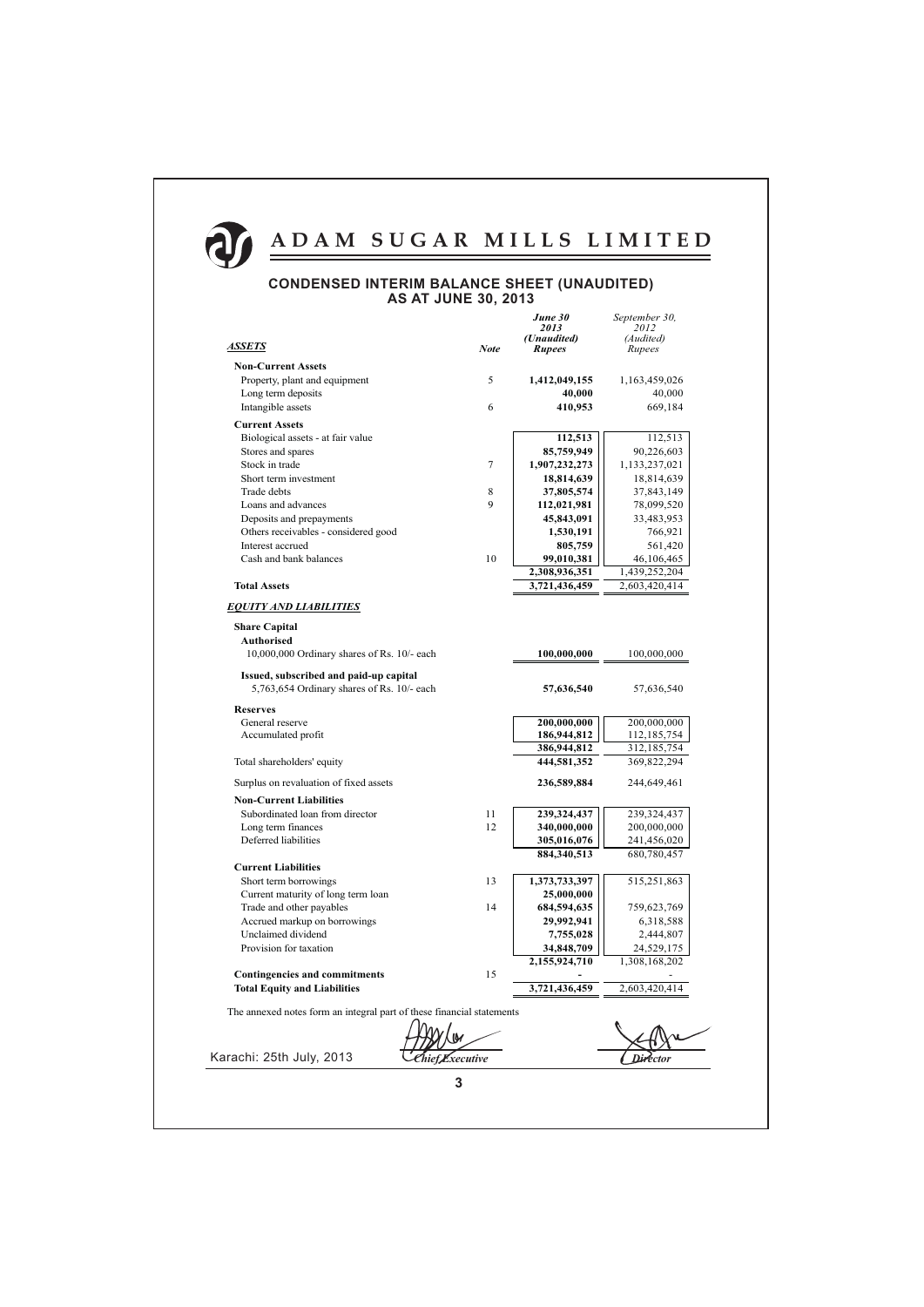## **CONDENSED INTERIM PROFIT AND LOSS ACCOUNT (UN-AUDITED)** FOR THE THIRD QUARTER ENDED JUNE 30, 2013

|                                      |             | For the third quarter ended |                 | Quarter ended     |                 |
|--------------------------------------|-------------|-----------------------------|-----------------|-------------------|-----------------|
|                                      |             | October 2012                | October 2011    | <b>April 2013</b> | April 2012      |
|                                      |             | to                          | to              | to                | to              |
|                                      |             | <b>June 2013</b>            | June 2012       | <b>June 2013</b>  | June 2012       |
|                                      | <b>Note</b> |                             | - Rupees -      |                   |                 |
|                                      |             |                             |                 |                   |                 |
| Sales - net                          | 16          | 1,850,481,026               | 1,209,228,040   | 591,998,034       | 529,364,956     |
| Cost of sales                        |             | (1,590,662,466)             | (1,029,927,678) | (548, 975, 906)   | (502, 645, 755) |
| <b>Gross Profit</b>                  |             | 259,818,560                 | 179,300,362     | 43,022,128        | 26,719,201      |
| Administrative expenses              |             | (33, 208, 958)              | (33, 531, 792)  | (9,599,862)       | (12, 874, 591)  |
| Selling expenses                     |             | (7, 133, 263)               | (2,224,192)     | (3,759,607)       | (238, 647)      |
|                                      |             | (40,342,221)                | (35,755,984)    | (13,359,469)      | (13, 113, 238)  |
| <b>Operating profit</b>              |             | 219,476,339                 | 143,544,378     | 29,662,659        | 13,605,963      |
| Other operating income               |             | 12,649,015                  | 10,561,647      | 4,237,173         | 6,581,060       |
|                                      |             | 232,125,354                 | 154,106,025     | 33,899,832        | 20,187,023      |
| Financial charges                    |             | (56,871,570)                | (59, 375, 236)  | (37, 306, 154)    | (40,092,572)    |
| Other operating charges              |             | (12,092,511)                | (6, 536, 424)   | 234,193           | 2,362,647       |
|                                      |             | (68,964,081)                | (65,911,660)    | (37,071,961)      | (37, 729, 925)  |
| Profit/(loss) before taxation        |             | 163, 161, 273               | 88,194,365      | (3,172,129)       | (17, 542, 902)  |
| <b>Taxation</b>                      |             |                             |                 |                   |                 |
| Current                              |             | (18, 504, 810)              | (27,970,982)    | (12, 212, 395)    | 7,348,522       |
| Deferred                             |             | (63, 547, 847)              | (2,677,510)     | 3,564,224         |                 |
|                                      |             | (82,052,657)                | (30, 648, 492)  | (8,648,171)       | 7,348,522       |
| Profit/(loss) after taxation         |             | 81,108,616                  | 57, 545, 873    | (11,820,300)      | (10, 194, 380)  |
| Earning per share- basic and diluted |             | 14.07                       | 9.98            | (2.05)            | (1.77)          |

The annexed notes form an integral part of these financial statements

Chief Executive

**Director**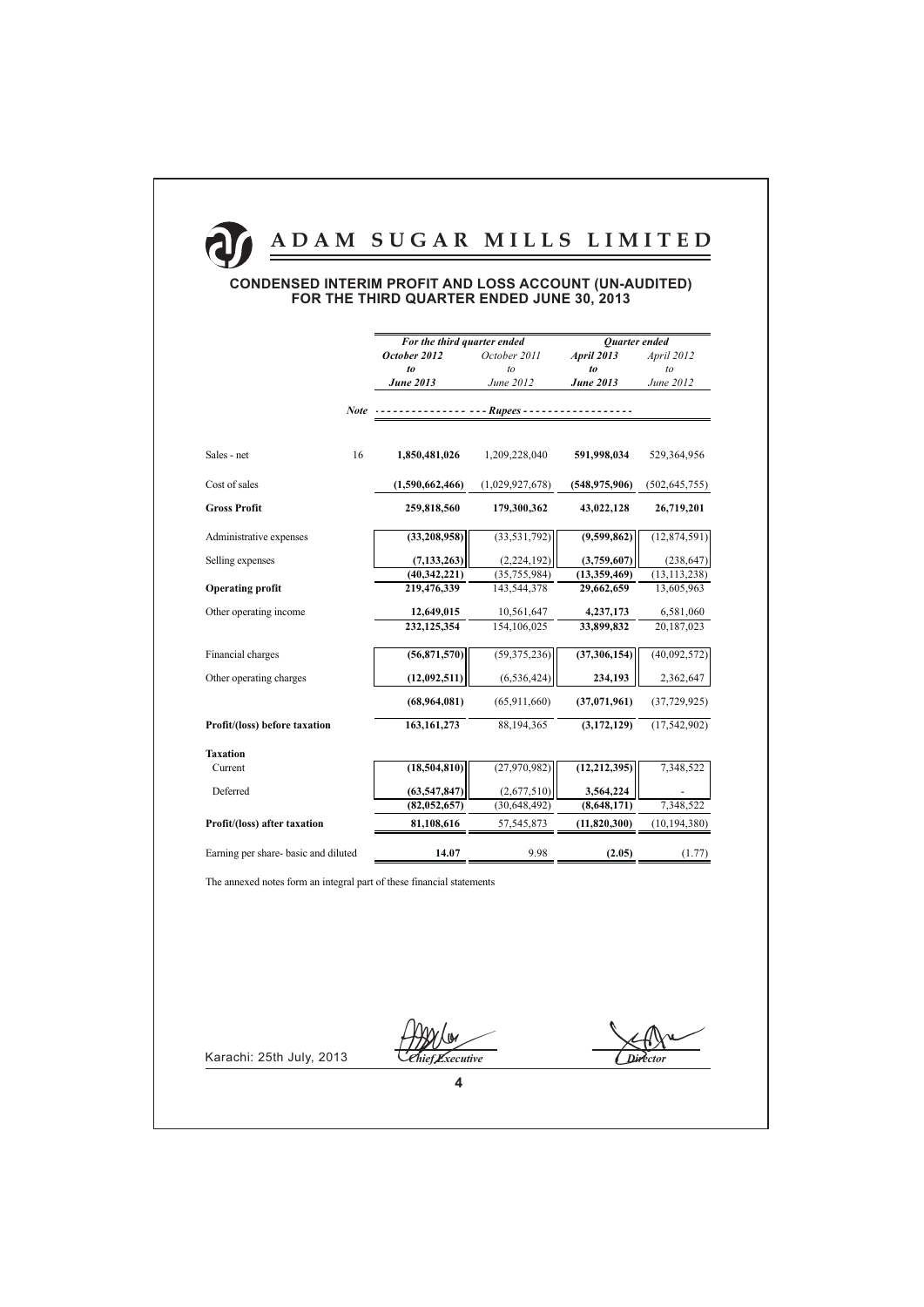

### **CONDENSED INTERIM STATEMENT OF OTHER COMPREHENSIVE INCOME (UN-AUDITED)** FOR THE THIRD QUARTER ENDED JUNE 30, 2013

|                                                                                                            | For the third quarter ended<br>October to June 30, |              | Ouarter ended<br>April to June 30, |                |  |  |
|------------------------------------------------------------------------------------------------------------|----------------------------------------------------|--------------|------------------------------------|----------------|--|--|
|                                                                                                            | 2013                                               | 2012         | 2013                               | 2012           |  |  |
|                                                                                                            | Rupees                                             |              |                                    |                |  |  |
| Profit after tax                                                                                           | 81,108,616                                         | 57, 545, 873 | (11,820,300)                       | (10, 194, 380) |  |  |
| Other comprehensive income                                                                                 |                                                    |              |                                    |                |  |  |
| Transferred from surplus on revaluation<br>on account of incremental depreciation<br>- net of deferred tax | 8,059,577                                          | 8,509,597    | 2,686,526                          | 2,836,531      |  |  |
| <b>Total comprehensive income</b>                                                                          | 89,168,193                                         | 66,055,470   | (9, 133, 774)                      | (7,357,849)    |  |  |

The annexed notes form an integral part of these financial statements

Chief Executive

**Director**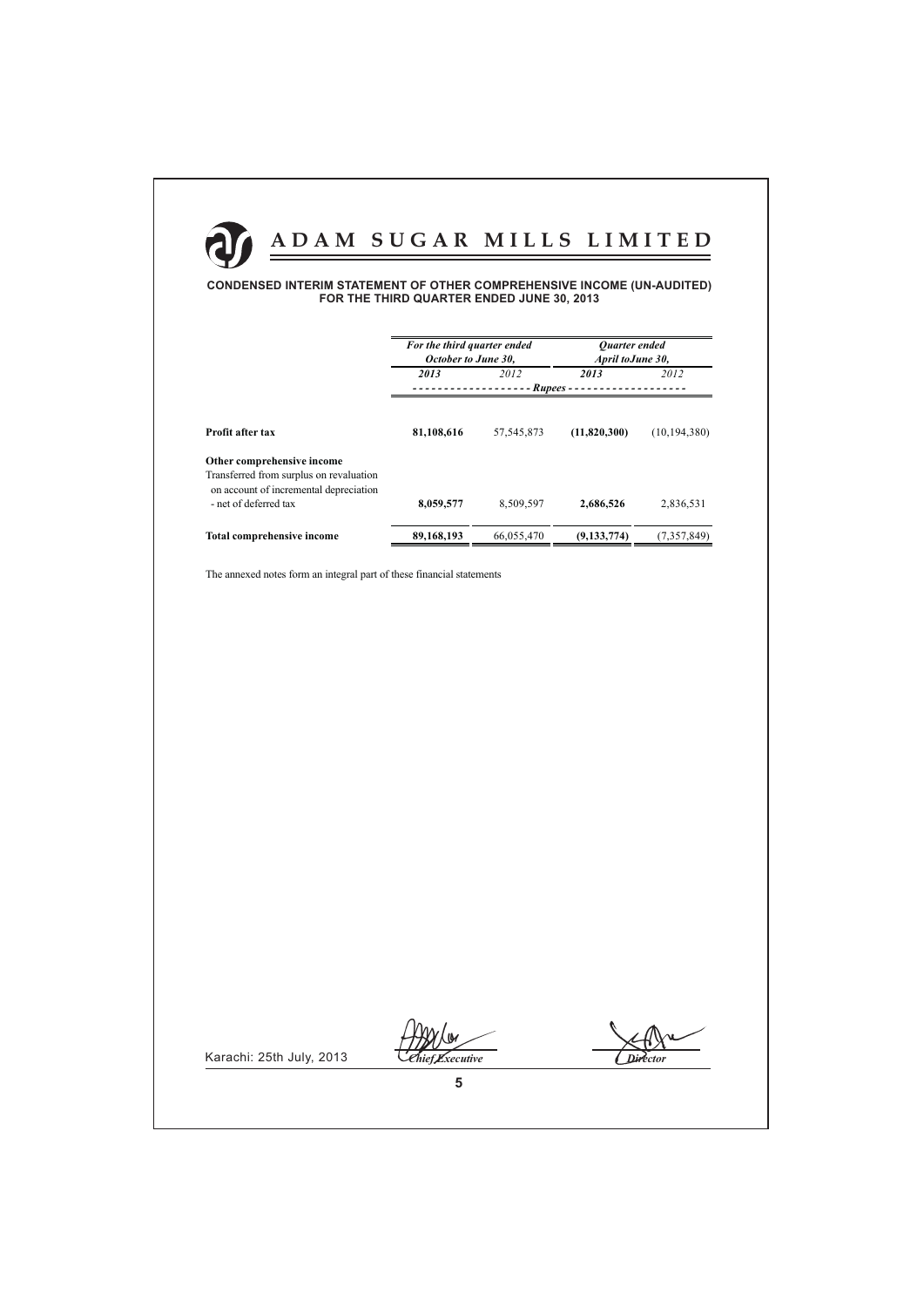

### **CONDENSED INTERIM CASH FLOW STATEMENT (UNAUDITED)** FOR THE THIRD QUARTER ENDED JUNE 30, 2013

|                                                                             | 2013                       | 2012                      |
|-----------------------------------------------------------------------------|----------------------------|---------------------------|
|                                                                             |                            |                           |
| <b>CASH FLOWS FROM OPERATING ACTIVITIES</b><br>A.                           | <b>Rupees</b>              | Rupees                    |
| Profit before taxation                                                      | 151,068,762                | 88,194,365                |
| <b>Adjustment for:</b>                                                      |                            |                           |
| Depreciation                                                                | 46,987,103                 | 33,714,465                |
| Amortization of intangible assets                                           | 258,231                    | 150,000                   |
| Financial charges                                                           | 56,871,570                 | 59,375,236                |
| Workers' Profit Participation Fund                                          | 8,762,689                  | 4,736,539                 |
| Workers' Welfare Fund                                                       | 3,329,822                  | 1,799,885                 |
| Provision for gratuity                                                      | 12,209                     | 12,209                    |
|                                                                             | 116,221,624                | 99,788,334                |
| Operating profit before working capital changes                             | 267,290,386                | 187,982,699               |
| Decrease / (Increase) in current assets                                     |                            |                           |
| Other operating income                                                      |                            |                           |
| Stores and spares                                                           | 4,466,654                  | 6,293,393                 |
| Stock in trade                                                              | (773, 995, 252)            | (1,182,482,125)           |
| Trade debtors                                                               | 37,575                     | 1,950,028                 |
| Loans, advances, prepayments and other receivable                           | (31,505,597)               | (34,049,340)              |
| Increase in current liabilities                                             |                            |                           |
| Trade and other payables                                                    | (75, 029, 134)             | 514,980,378               |
|                                                                             | (876, 025, 754)            | (693, 307, 666)           |
| Cash used in operations after working capital changes                       | (608, 735, 368)            | (505,324,967)             |
| Financial charges paid                                                      | (33, 197, 218)             | (21,770,659)              |
| Dividend paid                                                               | (9,098,914)                | (13,360,127)              |
| Taxes paid                                                                  | (23,968,886)               | (32, 174, 891)            |
|                                                                             | (66, 265, 018)             | (67, 305, 677)            |
| Net cash used in operating activities                                       | (675,000,386)              | (572, 630, 644)           |
| <b>CASH FLOWS FROM INVESTING ACTIVITIES</b><br>В.                           |                            |                           |
| Fixed capital expenditure                                                   | (295, 577, 232)            | (63, 674, 926)            |
| Addition in capital work in progress                                        |                            | (186, 514, 845)           |
| Proceeds from sale of fixed assets                                          |                            | 2,875,000                 |
| Net cash used in investing activities                                       | (295, 577, 232)            | (247, 314, 771)           |
| <b>CASH FLOW FROM FINANCING ACTIVITIES</b><br>C.                            |                            |                           |
|                                                                             |                            |                           |
| Proceeds from long term loans - net<br>Proceeds from short term loans - net | 165,000,000<br>858,481,534 | 56,255,526<br>700,000,000 |
|                                                                             |                            |                           |
| Net cash generated from financing activities                                | 1,023,481,534              | 756,255,526               |
| Net increase/(decrease) in cash and cash equivalents $(A + B + C)$          | 52,903,916                 | (63,689,889)              |
| Cash and cash equivalents at the beginning of the period                    | 46,106,465                 | 121,854,288               |
| Cash and cash equivalents at the end of the period                          | 99,010,381                 | 58,164,399                |

The annexed notes form an integral part of these financial statements.

Chief Executive

**Director**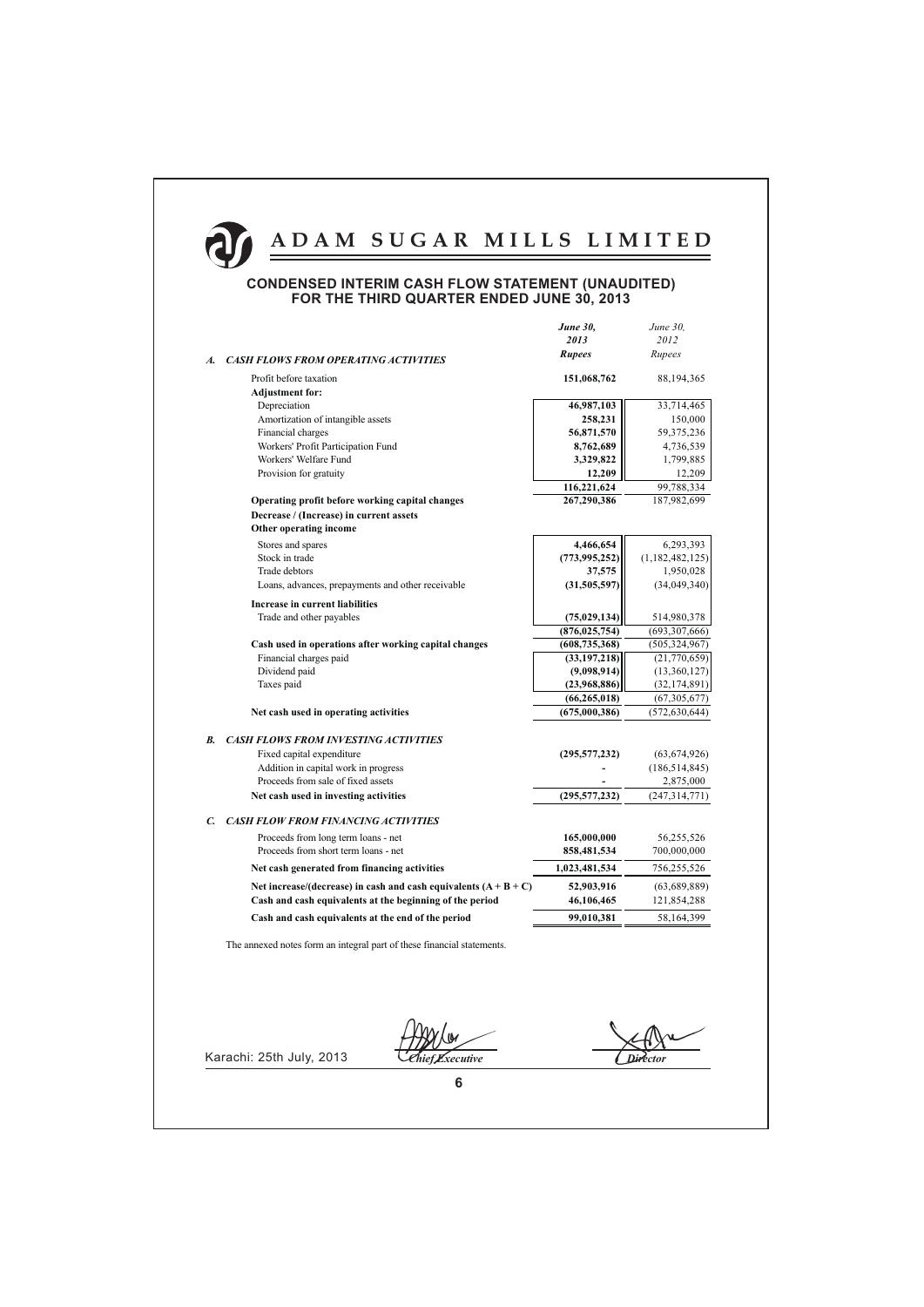## **CONDENSED INTERIM STATEMENT OF CHANGES IN EQUITY (UN-AUDITED)** FOR THE THIRD QUARTER ENDED JUNE 30, 2013

|                                                                                                         | <b>Reserves</b>      |                            |                                     |                |
|---------------------------------------------------------------------------------------------------------|----------------------|----------------------------|-------------------------------------|----------------|
|                                                                                                         | <b>Share Capital</b> | General<br><b>Reserves</b> | <b>Accumulated</b><br><b>Profit</b> | <b>Total</b>   |
|                                                                                                         |                      | $---$ Rupees - - -         |                                     |                |
|                                                                                                         |                      |                            |                                     |                |
| Balance as at October 1, 2011                                                                           | 57,636,540           | 100,000,000                | 172,538,221                         | 330, 174, 761  |
| <b>Total Comprehensive Income</b><br>Recognized profit for the nine months October<br>2011 to June 2012 |                      |                            | 57, 545, 873                        | 57,545,873     |
| <b>Other Comprehensive Income</b>                                                                       |                      |                            |                                     |                |
| Incremental depreciation net of deferred tax transferred                                                |                      |                            |                                     |                |
| from surplus on revaluation of fixed assets                                                             |                      |                            | 8,509,597                           | 8,509,597      |
| <b>Total Comprehensive income for the period</b>                                                        |                      |                            | 66,055,470                          |                |
| <b>Transaction with owners</b>                                                                          |                      |                            |                                     |                |
| Final dividend paid $\omega$ 25% (Rs. 2.5 per share)                                                    |                      |                            |                                     |                |
| for the year ended September 30, 2011                                                                   |                      |                            | (14, 409, 135)                      | (14, 409, 135) |
| Balance as at June 30, 2012                                                                             | 57,636,540           | 100,000,000                | 224,184,556                         | 381,821,096    |
| Balance as at October 1, 2012                                                                           | 57,636,540           | 200,000,000                | 112,185,754                         | 369,822,294    |
| <b>Total Comprehensive Income</b>                                                                       |                      |                            |                                     |                |
| Recognized profit for the nine months October                                                           |                      |                            |                                     |                |
| 2012 to June 2013                                                                                       |                      |                            | 81,108,616                          | 81,108,616     |
| <b>Other Comprehensive Income</b>                                                                       |                      |                            |                                     |                |
| Incremental depreciation net of deferred tax transferred                                                |                      |                            |                                     |                |
| from surplus on revaluation of fixed assets                                                             |                      |                            | 8,059,577                           | 8,059,577      |
| <b>Total Comprehensive income for the period</b>                                                        |                      |                            | 89,168,193                          | 89,168,193     |
| <b>Transaction with owners</b>                                                                          |                      |                            |                                     |                |
| Final dividend paid $@$ 25% (Rs. 2.5 per share)                                                         |                      |                            |                                     |                |
| for the year ended September 30, 2012                                                                   |                      |                            | (14, 409, 135)                      | (14, 409, 135) |
| Balance as at June 30, 2013                                                                             | 57,636,540           | 200,000,000                | 186,944,812                         | 444,581,352    |

Chief Executive

**Director**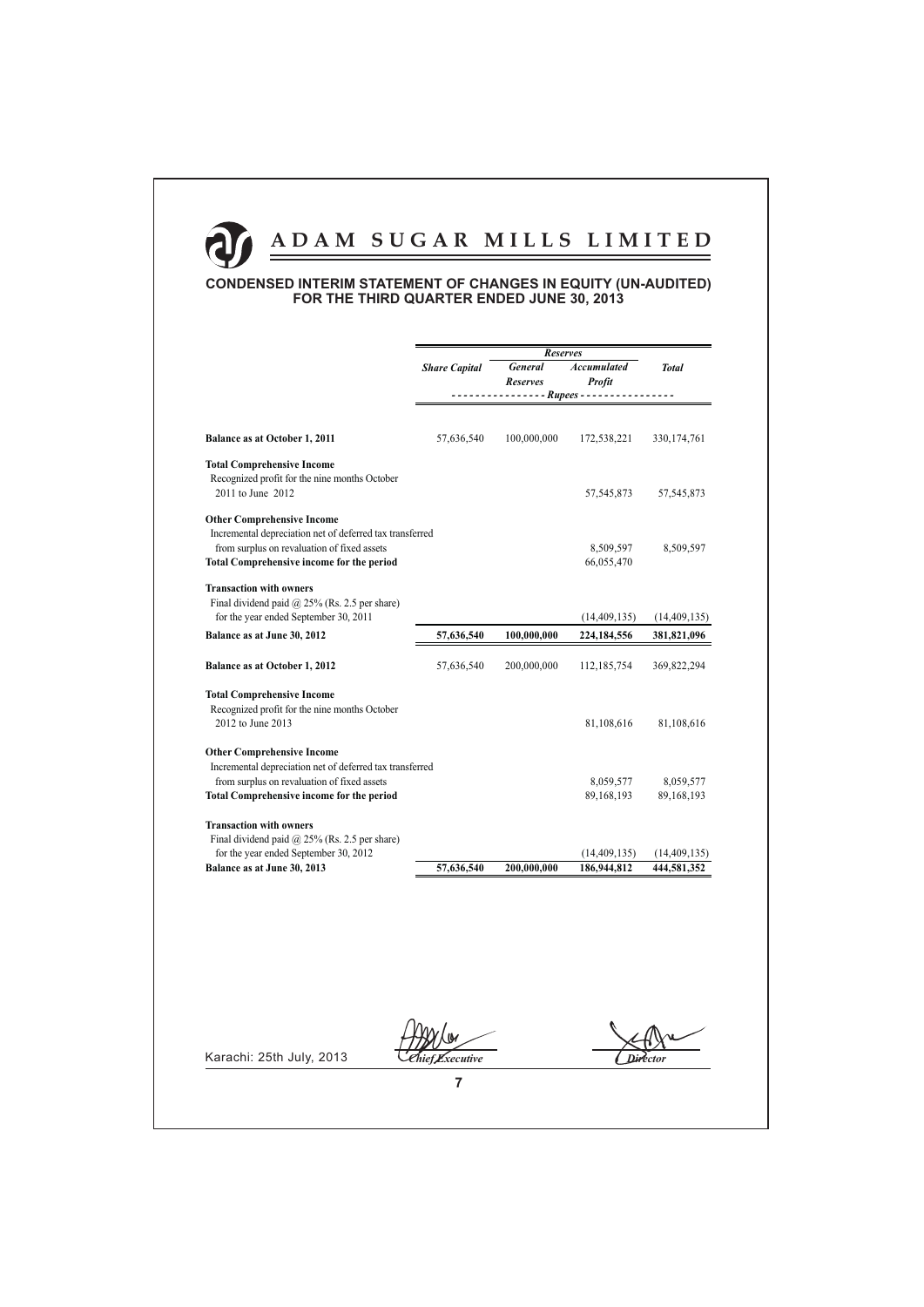

### NOTES TO THE CONDENSED INTERIM FINANCIAL REPORT (UNAUDITED) FOR THE THIRD QUARTER ENDED JUNE 30, 2013

#### $\bar{l}$ THE COMPANY AND ITS OPERATIONS

Adam Sugar Mills Limited (the Company) was incorporated in Pakistan in 1965 as a public limited company. The shares of the Company are quoted on Karachi and Lahore Stock Exchanges. The Company is principally engaged in the Manufacturing and Sale of Sugar. The Company's registered office is situated at Haji Adam Chambers, Altaf Hussain Road, New Chali, Karachi.

#### $\overline{c}$ **BASIS OF PREPARATION**

### 2.1 Statement of compliance

This condensed interim financial report of the company for the third quarter ended June 30, 2013 has been prepared in accordance with the requirements of the International Accounting Standard 34 - Interim Financial Reporting and provisions of and directives issued under the Companies Ordinance, 1984. In case where requirements differ, the provisions of or directives issued under the Companies Ordinance, 1984 have been followed.

This condensed interim financial report is unaudited but subject to limited scope review by auditors. This condensed interim financial report do not include all of the information and disclosures required in the financial statements, and should be read in conjunction with the Company's annual financial statements for the year ended September 30, 2012. The figures in comparative condensed interim balance sheet are taken from audited financial statements for the year ended September 30, 2012 whereas comparative figures of other components of this condensed interim financial information are taken from condensed interim financial information for the third quarter ended June 30, 2013.

#### $2.2$ **Functional presentation currency**

This condensed interim financial report has been presented in Pakistan Rupees, which is the functional currency of the Company.

#### $\overline{\mathbf{3}}$ **SIGNIFICANT ACCOUNTING POLICIES**

The accounting policies and the methods of computation adopted in the preparation of this condensed interim financial report is the same as those applied in the preparation of the financial statements for the year ended September 30, 2012.

Certain standards, amendments and interpretations to the approved accounting standards are effective for accounting periods beginning on or after October 1, 2011 but are considered not to be relevant or have any significant effect on the Company's operation and are therefore not detailed in this condensed interim financial report.

#### $\overline{A}$ **ESTIMATES**

The preparation of this condensed interim financial report in conformity with approved accounting standards requires management to make estimates, assumptions and use judgments that affect the application of policies and reported amounts of assets and liabilities and income and expenses. Estimates, assumptions and judgments are continually evaluated and are based on historical experience and other factors, including reasonable expectations of future events. Revisions to accounting estimates are recognised prospectively commencing from the period of revision.

In preparing this condensed interim financial report, the significant judgments made by management in applying the Company's accounting policies and the key sources of estimation and uncertainty were the same as those that applied to the financial statements as at and for the year ended September 30, 2012.

The Company's financial risk management objectives and policies are consistent with those disclosed in the financial statements as at and for the year ended September 30, 2012.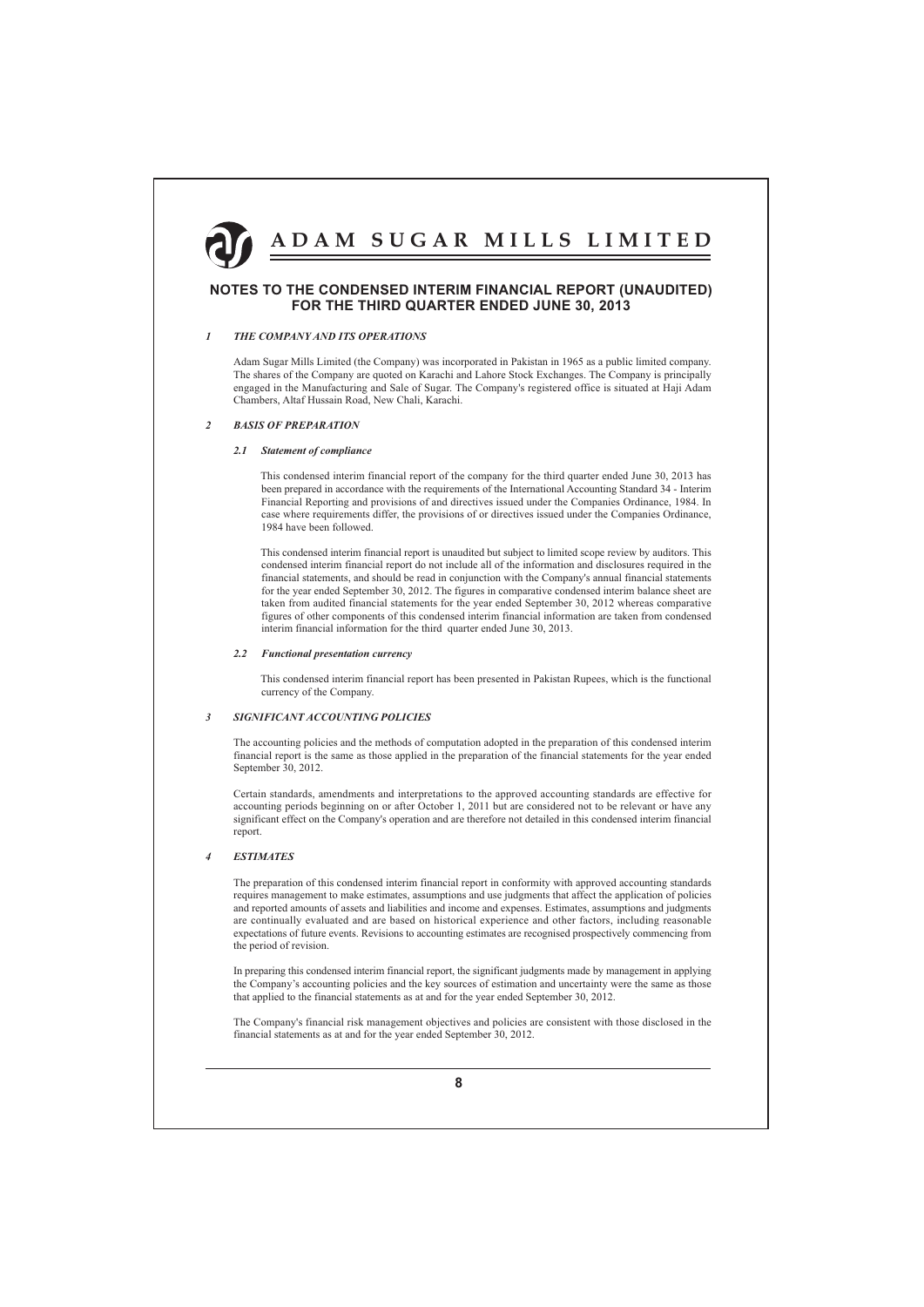

| 5 |     | PROPERTY, PLANT AND EQUIPMENT                                                                                                                                                    | <b>Note</b> | June 30<br>2013<br>(Unaudited)                                             | September 30<br>2012<br>(Audited)                                     |
|---|-----|----------------------------------------------------------------------------------------------------------------------------------------------------------------------------------|-------------|----------------------------------------------------------------------------|-----------------------------------------------------------------------|
|   |     | Operating fixed assets<br>Capital work-in-progress                                                                                                                               | 5.1<br>5.4  | 1,412,049,155                                                              | 882,595,204<br>280, 863, 822                                          |
|   |     |                                                                                                                                                                                  |             | 1,412,049,155                                                              | 1,163,459,026                                                         |
|   | 5.1 | Opening Written down Value<br><b>Additions</b><br>Disposal<br>Depreciation charged                                                                                               | 5.2<br>5.3  | 882,595,204<br>576,441,054<br>(46,987,103)                                 | 831, 331, 341<br>97,906,059<br>(809, 529)<br>(45,832,667)             |
|   |     |                                                                                                                                                                                  |             | 1,412,049,155                                                              | 882,595,204                                                           |
|   | 5.2 | Additions to fixed assets - tangible<br>Freehold land<br>Factory building on free hold land<br>Approach Road<br>Plant and machinery<br>Computer and other equipments<br>Vehicles |             | 4,990,620<br>26,984,085<br>900,000<br>530,854,732<br>184,820<br>12,034,832 | 12,405,000<br>4,447,944<br>63,112,678<br>361,566<br>10,093,060        |
|   |     | Office equipments<br>Furniture and fixture<br>Water connection and electric installation<br>Tools and other equipments<br>Air conditioners and refrigerators                     |             | 491,965<br>576,441,054                                                     | 828,400<br>371,044<br>3,712,647<br>2,422,720<br>151,000<br>97,906,059 |
|   | 5.3 | Disposals of fixed assets at WDV - tangible<br>Vehicles - WDV                                                                                                                    |             |                                                                            | 809,529                                                               |
|   | 5.4 | Capital work-in-progress<br>Factory building - Civil works<br>Advance to supplier                                                                                                |             |                                                                            | 26,486,812<br>254,377,010<br>280,863,822                              |
|   |     | <b>Factory building - Civil works</b><br>Opening<br>Additions<br>Transfer to operating assets                                                                                    |             | 26,486,812<br>(26, 486, 812)                                               | 5,427,892<br>21,058,920                                               |
|   |     | Closing                                                                                                                                                                          |             |                                                                            | 26,486,812                                                            |
| 6 |     | <b>INTANGIBLE ASSET</b>                                                                                                                                                          |             |                                                                            |                                                                       |
|   |     | <b>Computer software</b><br>Cost                                                                                                                                                 |             | 1,209,500                                                                  | 1,000,000                                                             |
|   |     | Addition<br>Amortization                                                                                                                                                         | 6.1         | (798, 547)                                                                 | 209,500<br>(540,316)                                                  |
|   |     |                                                                                                                                                                                  |             | 410,953                                                                    | 669,184                                                               |

 $6.1$ This is amortized at the rate of 20% per annum on straight line basis from the month of purchase.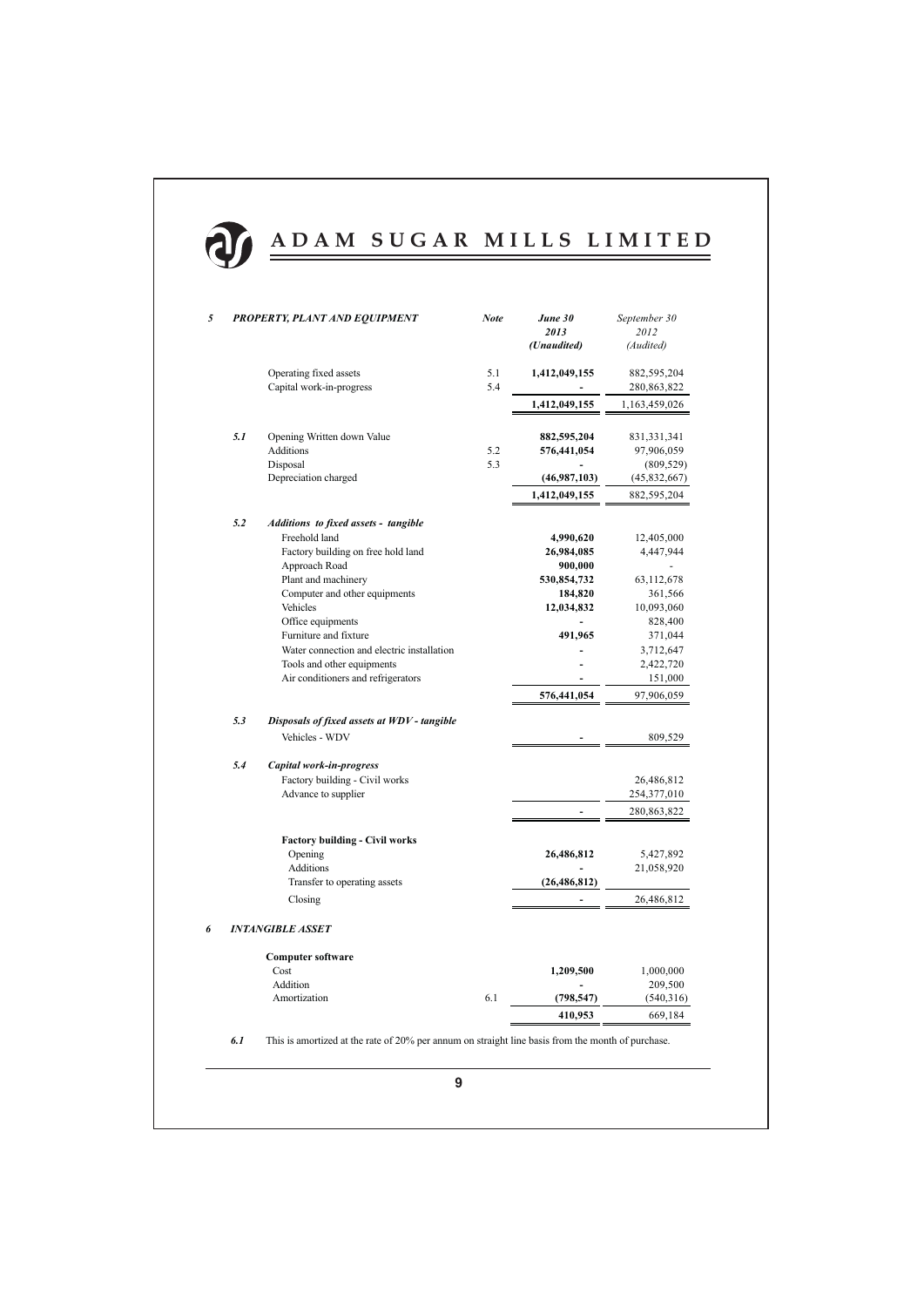

|   |                       | <b>Note</b> | June 30       | September 30  |
|---|-----------------------|-------------|---------------|---------------|
|   |                       |             | 2013          | 2012          |
|   | <b>STOCK IN TRADE</b> |             | (Unaudited)   | (Audited)     |
|   | Sugar in process      |             | 4,140,000     | 4,352,446     |
|   | Sugar - Finished good |             | 1,892,288,200 | 1,127,778,503 |
|   | Molasses              |             | 10,804,073    | 1,106,072     |
|   |                       |             | 1.907.232.273 | 1,133,237,021 |
| 8 | <b>TRADE DEBTS</b>    |             |               |               |
|   | - Considered good     |             | 37,805,574    | 37,843,149    |

The company has filed case in Honourable Lahore High Court, Bahawalpur Bench, Bahawalpur against Province of Punjab through District Collector Bahawalnagar and other related Government departments for the recovery of Rs.55,161000, being market value of sugar stock forcefully lifted by the Government of Punjab over and above from the quantity fixed by the Honorable Supreme Court of Pakistan at the rate of Rs.38/kg. The management of the company is confident that the decision of the case will be in favour of the company. However, the company has recorded receivable amounting to Rs.37,507,900 at Rs.38/kg.

#### $\boldsymbol{g}$ **LOANS AND ADVANCES**

| Loans                         |             |            |
|-------------------------------|-------------|------------|
| <b>Considered good</b>        |             |            |
| - growers                     | 6,623,478   | 15,492,434 |
| - staff                       | 1,392,116   | 1,546,820  |
|                               | 8,015,594   | 17,039,254 |
| <b>Advances</b>               |             |            |
| <b>Considered good</b>        |             |            |
| - suppliers                   | 63,641,384  | 33,046,316 |
| - expenses                    | 424,160     | 3,856,718  |
| - income tax                  | 39,940,843  | 24,157,232 |
|                               | 104,006,387 | 61,060,266 |
|                               | 112,021,981 | 78,099,520 |
| <b>CASH AND BANK BALANCES</b> |             |            |
| Cash in hand                  | 3,012,298   | 1,052,490  |
| Cash at banks                 |             |            |
| Current accounts              | 24,335,090  | 25,779,656 |
| Deposit accounts              | 71,662,993  | 19,274,319 |
|                               | 95,998,083  | 45,053,975 |
|                               | 99,010,381  | 46,106,465 |
|                               |             |            |

### 11 SUBORDINATED LOAN FROM DIRECTOR

### - Related party

10

This is an interest free and unsecured long term loan from Chief Executive of the company and not payable within twelve months from balance sheet.

### **12 LONG TERM FINANCES**

| From banking companies - secured                 |              |             |
|--------------------------------------------------|--------------|-------------|
| Demand Finance Facility - I                      | 365,000,000  | 200,000,000 |
| Current maturity shown under current liabilities | (25,000,000) | -           |
|                                                  | 340,000,000  | 200,000,000 |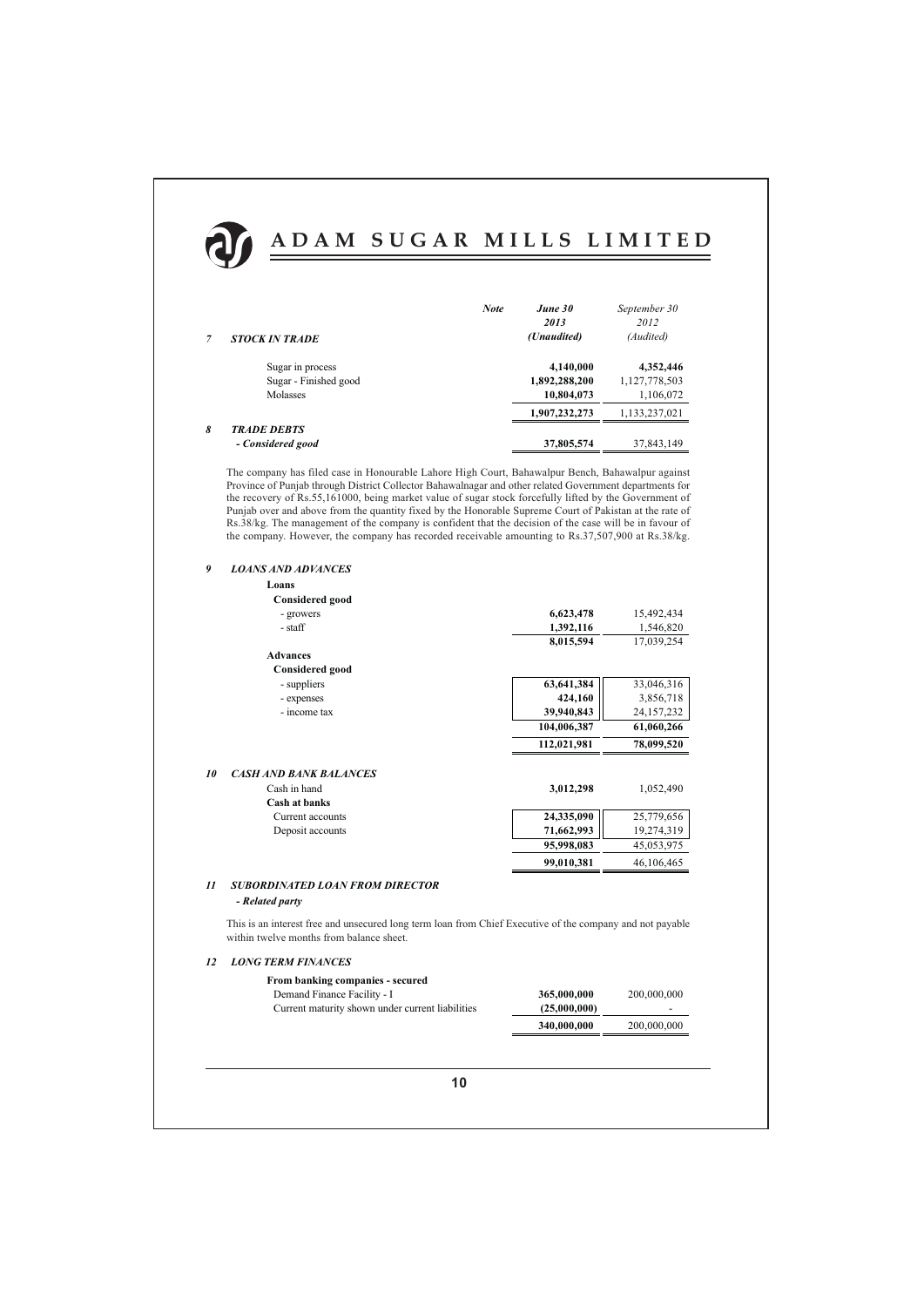

| <b>SHORT TERM BORROWINGS</b>  | <b>Note</b> | June 30<br>2013<br>(Unaudited) | September 30<br>2012<br>(Audited) |
|-------------------------------|-------------|--------------------------------|-----------------------------------|
| Unsecured                     |             |                                |                                   |
| from director - related party | 13.1        | 423,751,863                    | 515,251,863                       |
| Secured                       |             |                                |                                   |
| from banking companies        | 13.2        | 949,981,534                    | ۰                                 |
|                               |             | 1,373,733,397                  | 515,251,863                       |

- 13.1 This represent an interest free short term loan from Chief Executive of the Company.
- 13.2 The short term credit facilities available from banking companies in respect of cash finance as at June 30 2013 amount of Rs 2.3 (September 30, 2012 : Rs 1.45) billion. These finances are secured against pledge of refined white sugar, pari passu charge on fixed assets, subordination of director's loan and personal guarantee of chief executive of the company. Markup charging rate ranges from Three months KIBOR + 2% to Three month Kibor + 3 % (September 30,2012: one month KIBOR + 2.75% to three month KIBOR +  $3\%$ )

#### **TRADE AND OTHER PAYABLES**  $14$

 $13$ 

| Trade creditors                    | 243,459,867 | 45, 375, 711 |
|------------------------------------|-------------|--------------|
| Accrued expenses                   | 8,833,571   | 13,672,888   |
| Advance from customers             | 381,401,645 | 658,667,806  |
| Retention money                    | 265,938     | 163,686      |
| Workers' Profit Participation Fund | 29,740,079  | 17,647,568   |
| Workers' Welfare Fund              | 5,471,481   | 5,471,481    |
| Provident fund payable             | 6,796,000   | 6,976,191    |
| Market committee fee               | 1,797,780   | 1,362,203    |
| Others                             | 6.828.274   | 10.286.235   |
|                                    | 684.594.635 | 759,623,769  |

#### **CONTINGENCIES AND COMMITMENTS**  $15$

There is no significant change in the status of contingencies and commitments as reported in the audited financial statements for the year ended September 30, 2012.

#### $16$  $SALES - N$

| - NET             | For the third quarter ended |               | For quarter ended |               |  |  |  |
|-------------------|-----------------------------|---------------|-------------------|---------------|--|--|--|
|                   | June 30,                    | June 30,      | April to June     |               |  |  |  |
|                   | 2013                        | 2012          | 2013              | 2012          |  |  |  |
|                   | -Rupees-                    |               |                   |               |  |  |  |
| Sugar Sale Local  | 1,582,124,163               | 946, 437, 143 | 426, 483, 496     | 344,031,573   |  |  |  |
| Sugar Sale Export | 108,327,338                 |               | 108,327,338       |               |  |  |  |
| Molasses Sale     | 160,029,525                 | 262,790,897   | 57,187,200        | 185, 333, 383 |  |  |  |
|                   | 1,850,481,026               | 1,209,228,040 | 591,998,034       | 529,364,956   |  |  |  |